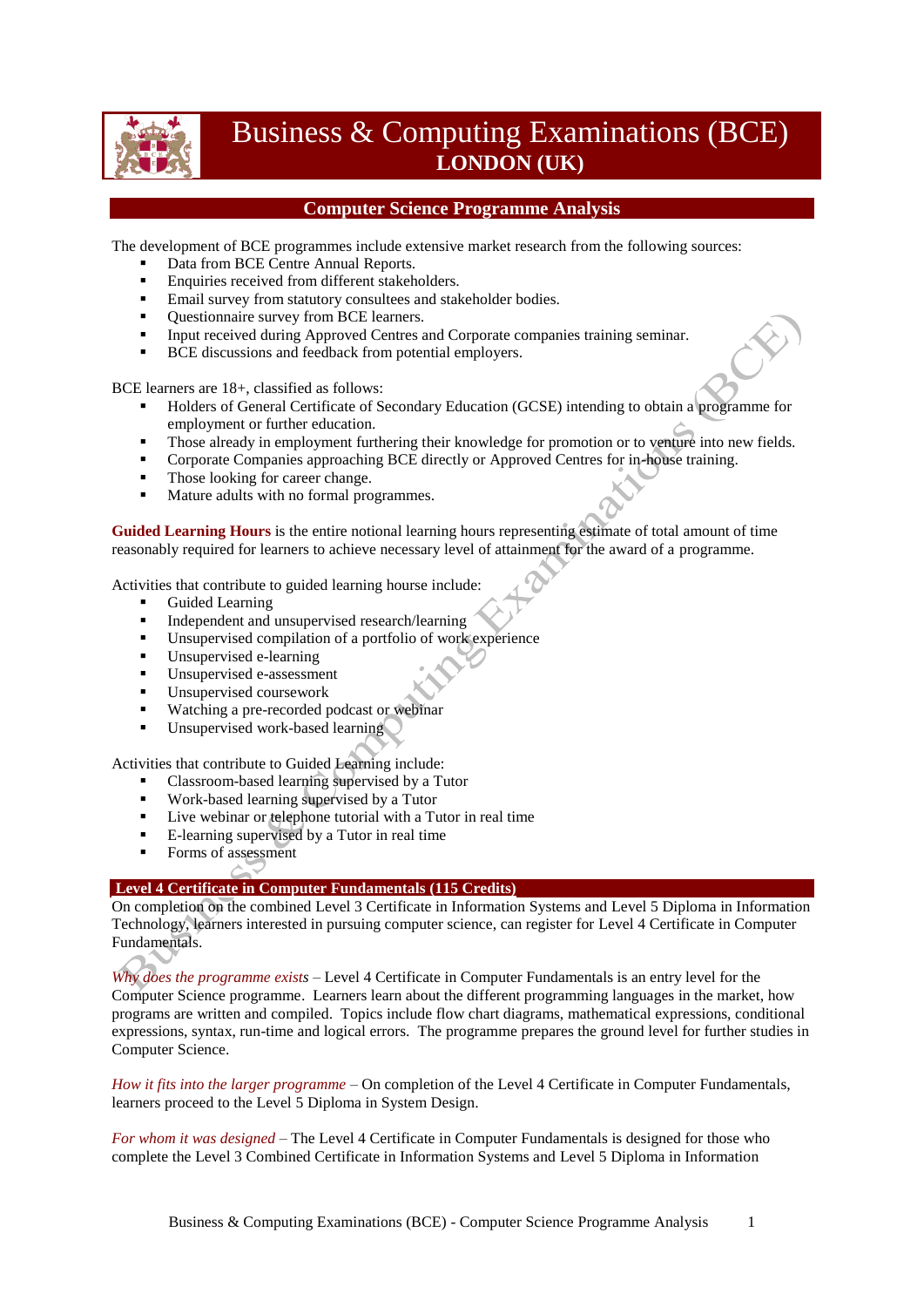Technology or equivalence and would like to pursue a Computer Science programme. The Level 4 Certificate in Computer Fundamentals is used as minimum entry requirement for the Level 5 Diploma in System Design.

*How it will benefit learners* – Computing is diverse! There are so many things to learn and Computer Science covers most of them – programming, networking, web and database technology etc.

*Units:*

- HTML Internet Technology
- Computer Fundamentals
- Introduction to Programming
- Obasic Programming
- Business Maths

**HTML** - HyperText Markup Language (HTML) is a language to specify the structure of documents for retrieval across the Internet using browser programs of the World Wide Web.

**Computer Fundamentals** – application of computers in commercial field, office automation, computer functions and basics of computer hardware, software and programming.

**Introduction to Programming** – programming is instructing a computer to do something with the help of a programming language. The role of a programming language can be described into two ways: *Technical* – is a means for instructing computer to perform tasks. *Conceptual* – is a framework within which we organise our ideas about things and processes.

**QBasic Programming** - QBASIC is a programming language. With a programming language one can tell the computer what one wants it to do. It is a lot like giving someone directions to a location. The computer follows each step and does exactly what it is told. By programming the computer users can solve maths problems, create art or music, and even make office programs.

**Business Maths** - Everything in our world revolves on Maths. Employees who are good in Maths can serve the organisation well.

| Unit                               | <b>Pre-requisite</b>   | Core-requisite                      | <b>Guided</b><br><b>Learning</b><br>Hours $()$ | Number.<br>of<br><b>Credits</b> |
|------------------------------------|------------------------|-------------------------------------|------------------------------------------------|---------------------------------|
| <b>HTML</b> Internet               | Basic computing        | A pass or higher in Certificate in  | 200                                            | 20                              |
| Technology                         | knowledge.             | Information Systems or equivalence. |                                                |                                 |
| Introduction to                    | <b>Basic computing</b> | A pass or higher in Certificate in  | 200                                            | 20                              |
| Programming                        | knowledge.             | Information Systems or equivalence. |                                                |                                 |
| Computer                           | <b>Basic computing</b> | A pass or higher in Certificate in  | 200                                            | 20                              |
| Fundamentals                       | knowledge.             | Information Systems or equivalence. |                                                |                                 |
| <b>QBasic Programming</b>          | Basic computing        | A pass or higher in Certificate in  | 200                                            | 20                              |
|                                    | knowledge.             | Information Systems or equivalence. |                                                |                                 |
| <b>Business Maths</b>              | Basic computing        | A pass or higher in Certificate in  | 200                                            | 20                              |
|                                    | knowledge.             | Information Systems or equivalence. |                                                |                                 |
| Coursework (Project) for all units |                        |                                     | 150                                            | 15                              |

| <b>Rules of combination:</b> | All units are mandatory |
|------------------------------|-------------------------|
| <b>Age Group:</b>            | $18+$                   |
| <b>Programme Type:</b>       | Vendor/Industry         |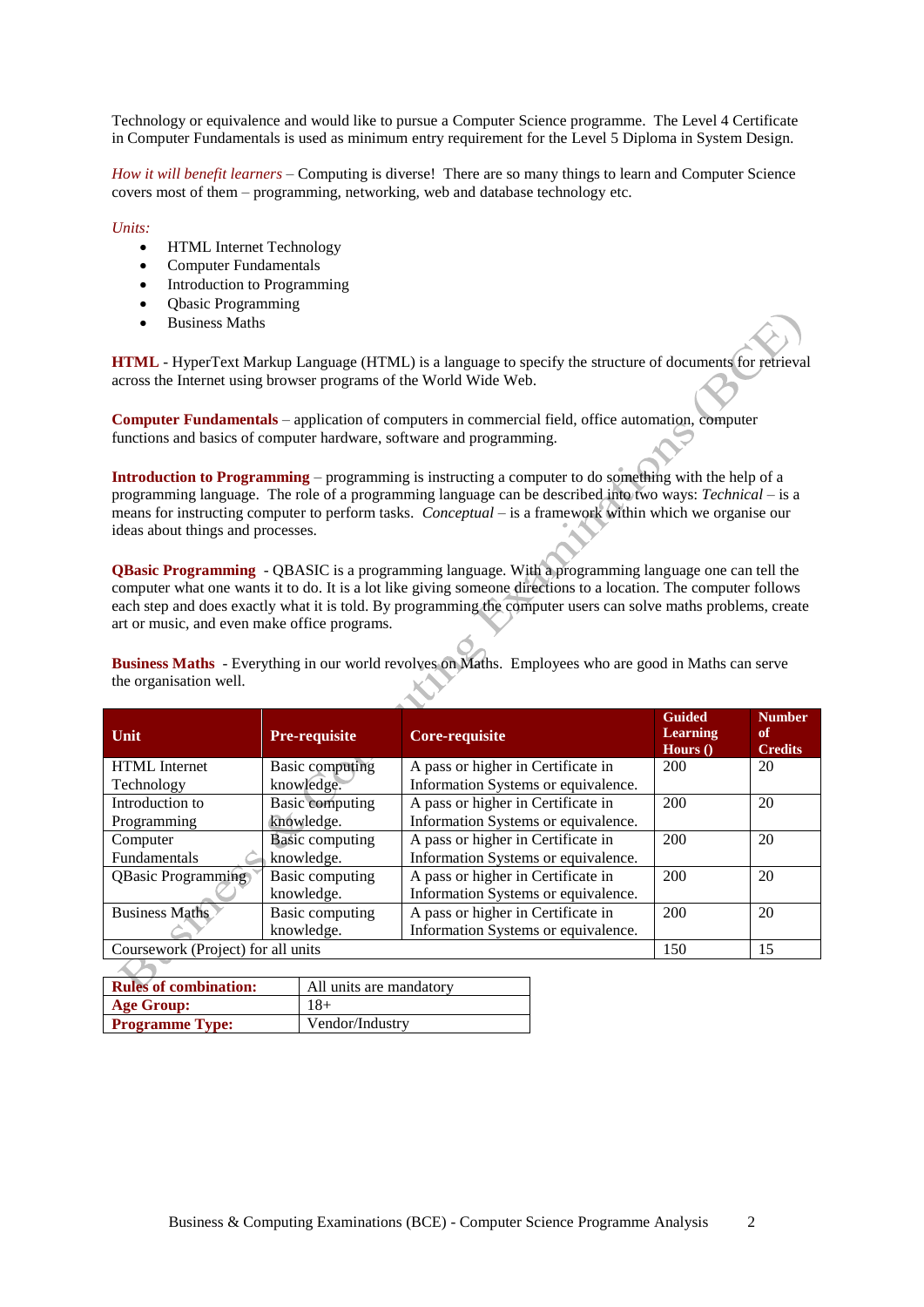## **HTML Internet Technology Learning Hours Information Sheet**

[see Diploma in Web Design]

|     |                                          |                |                 |                 | <b>Notional Learning Hours</b> |                   |                   |              |
|-----|------------------------------------------|----------------|-----------------|-----------------|--------------------------------|-------------------|-------------------|--------------|
|     | <b>Unit Titles</b>                       | <b>Credits</b> | <b>Guided</b> / | Independent     | <b>Research</b>                | <b>Assessment</b> | <b>Coursework</b> | <b>Total</b> |
|     |                                          |                | <b>Contact</b>  | <b>Learning</b> | <b>Activities /</b>            | (self/class)      |                   |              |
|     |                                          |                | <b>Learning</b> |                 | <b>Group Work</b>              |                   |                   |              |
| -01 | Computer organisation and architecture   | 2.0            | 8               |                 |                                |                   |                   | 20           |
| 02  | Computer bits, bytes                     | 2.0            | 8               | n               |                                |                   |                   | 20           |
| 03  | The numbering system                     | 2.0            | 8               | 6               |                                |                   |                   | 20           |
| 04  | Computer programming languages           | 2.0            | 8               | h               |                                |                   |                   | 20           |
| 05  | Sequential, iteration control structures | 2.0            | 8               |                 |                                |                   |                   | 20           |
| 06  | Conditional control structures           | 2.0            | 8               | 6.              |                                |                   |                   | 20           |
| 07  | Flowcharting, algorithms and pseudocode  | 2.0            | 8               |                 |                                |                   |                   | 20           |
| 08  | Computer arithmetic operations           | 2.0            | 8               |                 |                                |                   |                   | 20           |
| 09  | Data types, functions and programming    | 2.0            | 8               |                 |                                |                   |                   | 20           |
| 10  | Conditional expressions                  | 2.0            | $\underline{8}$ | h               |                                |                   |                   | 20           |
|     |                                          | <b>20.0</b>    | 80              |                 |                                |                   |                   | 200          |

#### **Introduction to Programming Learning Hours Information Sheet**

 $\left\langle \cdot \right\rangle$ 

|    |                                                |                |                                   | Computer Fundamentals Learning Hours Information Sheet | <b>Notional Learning Hours</b>         |                                   |                   |                 |
|----|------------------------------------------------|----------------|-----------------------------------|--------------------------------------------------------|----------------------------------------|-----------------------------------|-------------------|-----------------|
|    | <b>Unit Titles</b>                             | <b>Credits</b> | <b>Guided</b> /<br><b>Contact</b> | Independent<br><b>Learning</b>                         | <b>Research</b><br><b>Activities</b> / | <b>Assessment</b><br>(self/class) | <b>Coursework</b> | <b>Total</b>    |
|    |                                                |                | <b>Learning</b>                   |                                                        | <b>Group Work</b>                      |                                   |                   |                 |
| 01 | Information system role in organisations       | 2.0            |                                   |                                                        |                                        |                                   |                   | 20              |
| 02 | Computer generations                           | 2.0            |                                   |                                                        |                                        |                                   |                   | 20              |
| 03 | Computer software and filing methods           | 2.0            |                                   |                                                        |                                        |                                   |                   | 20              |
| 04 | Elements of telecommunication and networking   | 2.0            |                                   |                                                        |                                        |                                   |                   | 20              |
| 05 | Transaction processing concepts and techniques | 2.0            |                                   |                                                        |                                        |                                   |                   | 20              |
| 06 | Decision support system                        | 2.0            |                                   |                                                        |                                        |                                   |                   | 20              |
| 07 | eCommerce framework functional overview        | 2.0            |                                   |                                                        |                                        |                                   |                   | 20              |
| 08 | Computer instruction processing.               | 2.0            |                                   |                                                        |                                        |                                   |                   | 20              |
| 09 | Computer memory organisation                   | 2.0            |                                   |                                                        |                                        |                                   |                   | 20              |
| 10 | Computer device registers                      | 2.0            |                                   |                                                        |                                        |                                   |                   | $\overline{20}$ |
|    |                                                | <b>20.0</b>    | 80                                |                                                        |                                        |                                   |                   | 200             |

# **Computer Fundamentals Learning Hours Information Sheet**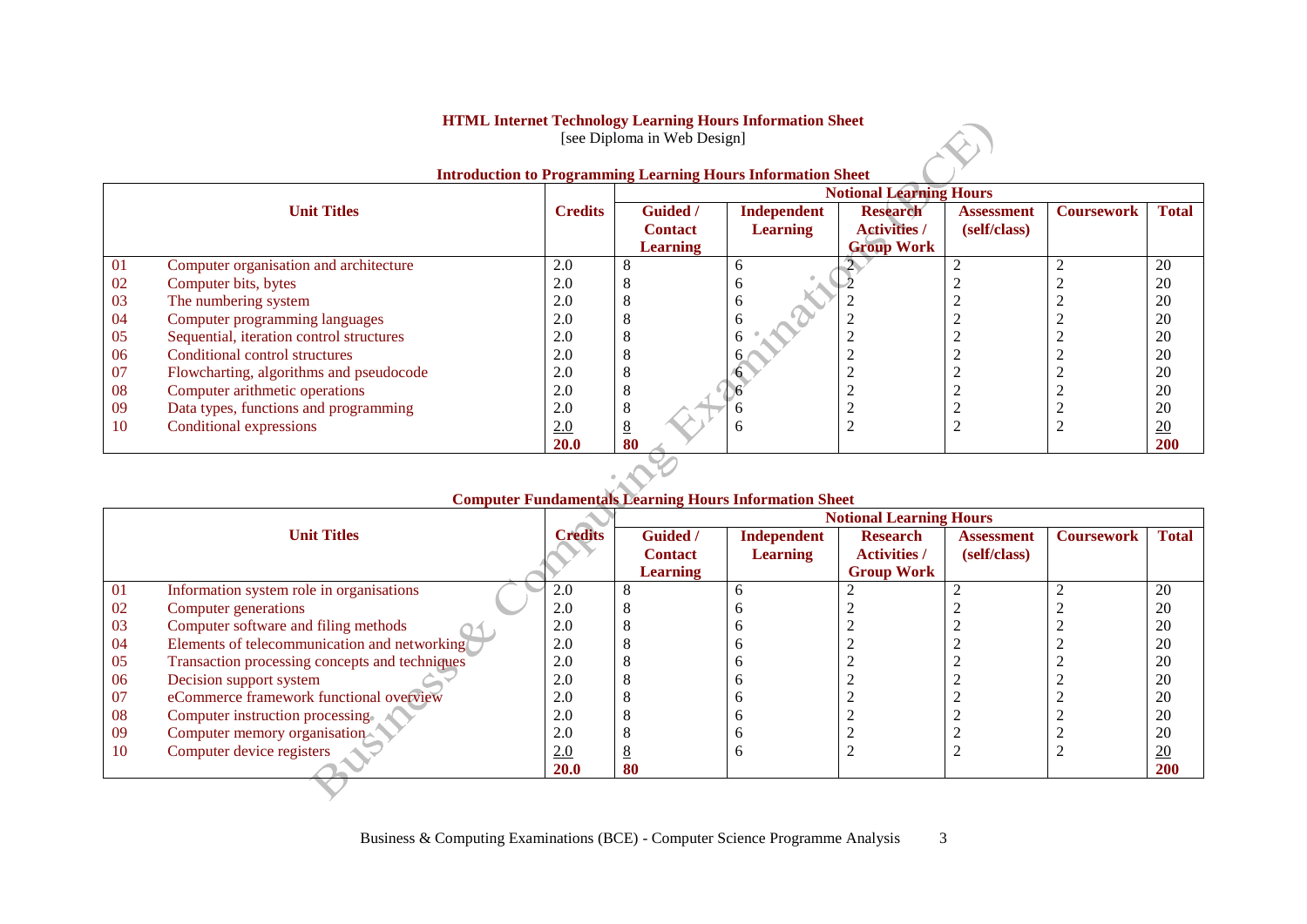|    | QDasit I rogramming Litarining Hours Hilbi mation Shtet |                |                                |                 |                     |                   |                   |              |  |
|----|---------------------------------------------------------|----------------|--------------------------------|-----------------|---------------------|-------------------|-------------------|--------------|--|
|    |                                                         |                | <b>Notional Learning Hours</b> |                 |                     |                   |                   |              |  |
|    | <b>Unit Titles</b>                                      | <b>Credits</b> | Guided /                       | Independent     | <b>Research</b>     | <b>Assessment</b> | <b>Coursework</b> | <b>Total</b> |  |
|    |                                                         |                | <b>Contact</b>                 | <b>Learning</b> | <b>Activities</b> / | (self/class)      |                   |              |  |
|    |                                                         |                | <b>Learning</b>                |                 | <b>Group Work</b>   |                   |                   |              |  |
| 01 | Qbasic programming environment                          | 2.0            |                                |                 |                     |                   |                   | 20           |  |
| 02 | Computer data, time and data speed measurement          | 2.0            |                                |                 |                     |                   |                   | 20           |  |
| 03 | Arithmetic and Logic Unit (ALU)                         | 2.0            |                                |                 |                     |                   |                   | 20           |  |
| 04 | Flowchart diagrams symbols                              | 2.0            |                                |                 |                     |                   |                   | 20           |  |
| 05 | Using flowchart diagrams                                | 2.0            |                                |                 |                     |                   |                   | 20           |  |
| 06 | Writing programs in Qbasic language                     | 2.0            |                                |                 |                     |                   |                   | 20           |  |
| 07 | Main processing loops                                   | 2.0            |                                |                 |                     |                   |                   | 20           |  |
| 08 | Using IF/THEN and CASE statements                       | 2.0            |                                | n               |                     |                   |                   | 20           |  |
| 09 | Read statement                                          | 2.0            |                                |                 |                     |                   |                   | 20           |  |
| 10 | Creating sequential files                               | 2.0            |                                |                 |                     |                   |                   | 20           |  |
|    |                                                         | <b>20.0</b>    | 80                             |                 |                     |                   |                   | <b>200</b>   |  |

#### **QBasic Programming Learning Hours Information Sheet**

**Business Maths Learning Hours Information Sheet**

[see Certificate in Business Studies & Internet Technology]

Business & Computing Examinations (BCE) - Computer Science Programme Analysis 4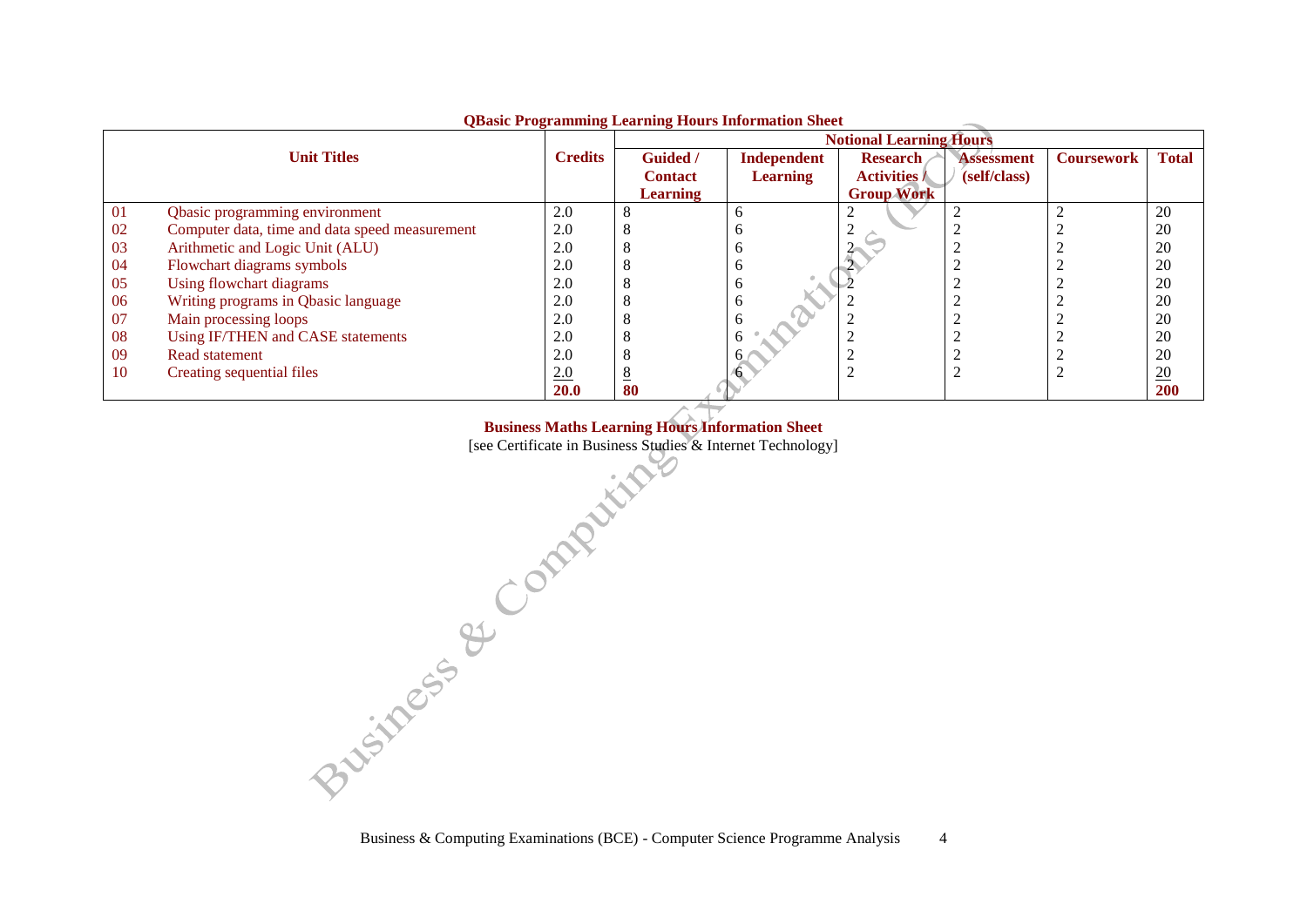#### **Level 5 Diploma in System Design (135 Credits)**

The Level 5 Diploma in System Design is the next level after Level 4 Certificate in Computer Fundamentals. The programme outlines how computer systems are implemented in organisations and prepare the ground work for Advanced Diploma in Computer Science.

*Why does the programme exists* – This programme take learners to the next intellectual level. The objective of this programme is to study current strategies and techniques of systems design and programming. Learners will learn how to use these techniques to analyse and model information system requirements, propose information systems solutions and build an information system that meets an organisation's needs.

*How it fits into the larger programme* – On completion of the Level 5 Diploma, learners can enhance themselves by pursuing the Level 6 Advanced Diploma in Computer Science.

*For whom it was designed* – Learners who complete the Certificate in Computer Fundamentals or holders of equivalent programmes interested in pursuing Computer Science at Diploma level.

*How it will benefit learners* – The Level 5 Diploma in System Design enable learners write improved computer programs, understand networks (vital in today's world) and system life cycle implementation. The system life cycle is one of the most important models in computing. The Level 5 Diploma also prepare learners for the next higher level in Computer Science. **Harpitea** 

#### *Units:*

- Business Computer Systems
- System Design
- Network Fundamentals
- Pascal Programming
- Operating System Management

**Business Computer Systems** - In the modern workplace, it is imperative that technology works both effectively and reliably. Computer and information system managers play a vital role in the implementation of technology within their organisations. Computer and information system managers plan, coordinate, and direct research and facilitate the computer-related activities of firms. They help determine both technical and business goals in consultation with top management and make detailed plans for the accomplishment of these goals. This requires a strong understanding of both technology and business practices.

**System Design** - Systems are created to solve problems. One can think of the systems approach as an organised way of dealing with a problem. In this dynamic world, the subject of System Design, mainly deals with the software development activities.

**Networking Fundamentals** - Networking Fundamentals is an overview of networking terminology, different network architectures, and focus on the physical components of computer networks, including server and client computers, cabling and connectors, network file sharing, area networks and network types, basic network topologies, network routers, network protocol, Transmission Control Protocol / Internet Protocol (TCP/IP), firewalls, ethernet and network addresses.

**Pascal Programming** – Pascal is an ideal language for preparing for major programming platforms like C, C++, VB and Java. Pascal is an influential imperative and procedural programming language, intended to encourage good programming practices using structured programming and data structuring. Pascal is a purely procedural programming language that was developed in 1971 to teach learners the basic ideas of programming. Named after Blaise Pascal, the philosopher mathematician, it belongs to the ALGOL family of programming languages.

**Operating System Management** – Computer Science is about research. Operating System Management looks at the behind the scenes of how operating systems work internally. It uses technical terms on operating system technical operations; for example how data is written to disk or read from the disk.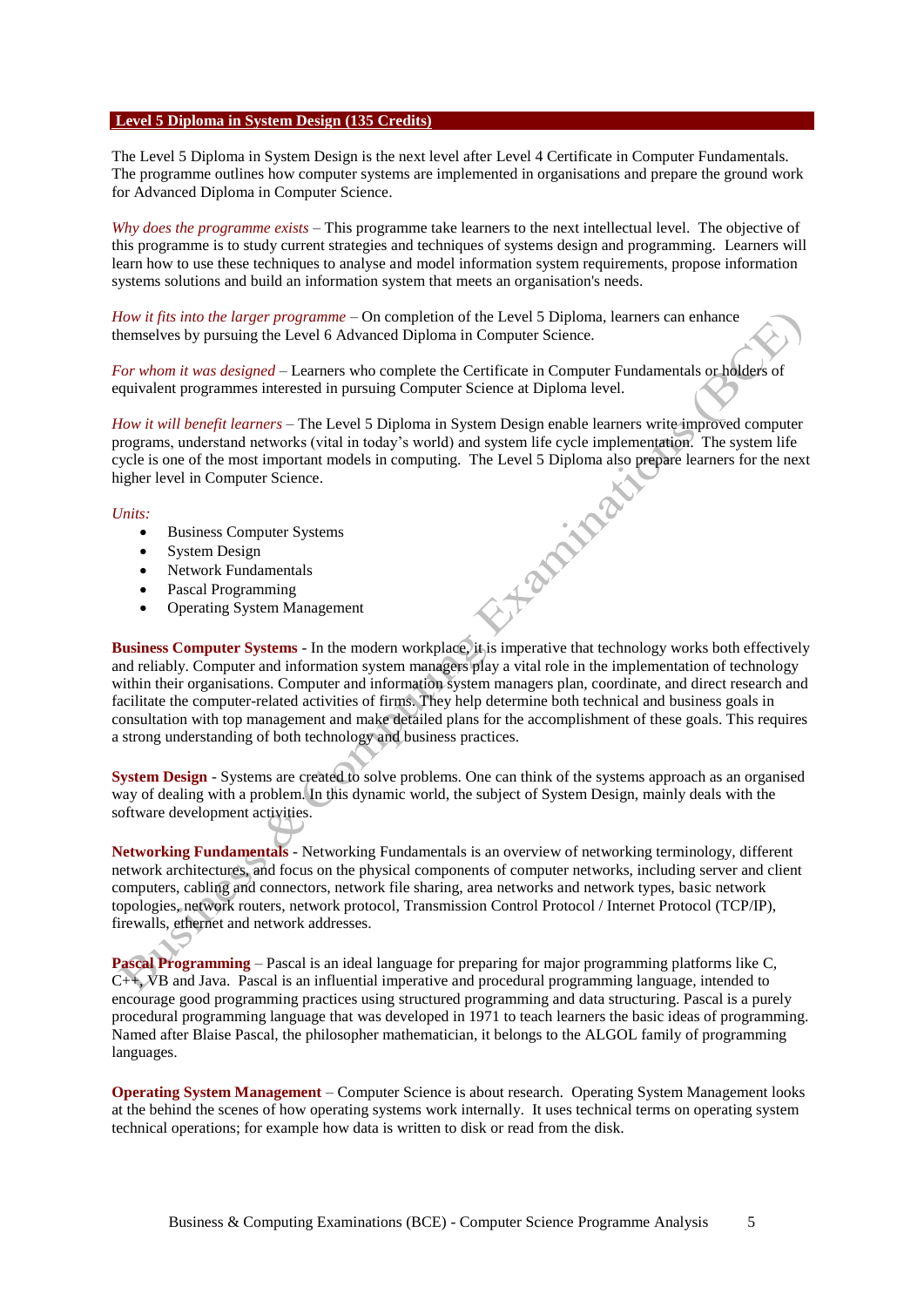| Unit                               | <b>Pre-requisite</b>   | <b>Core-requisite</b>              | <b>Guided</b><br><b>Learning</b><br>Hours $()$ | <b>Number</b><br>of<br><b>Credits</b> |
|------------------------------------|------------------------|------------------------------------|------------------------------------------------|---------------------------------------|
| <b>Business</b>                    | Basic knowledge of     | A pass or better in Certificate in | 240                                            | 24                                    |
| Computer                           | computing terminology. | <b>Computer Fundamentals or</b>    |                                                |                                       |
| <b>Systems</b>                     |                        | equivalence.                       |                                                |                                       |
| <b>System Design</b>               | Basic knowledge of     | A pass or better in Certificate in | 240                                            | 24                                    |
|                                    | computing terminology. | <b>Computer Fundamentals or</b>    |                                                |                                       |
|                                    |                        | equivalence.                       |                                                |                                       |
| <b>Network</b>                     | Basic knowledge of     | A pass or better in Certificate in | 240                                            | 24                                    |
| <b>Fundamentals</b>                | computing terminology. | <b>Computer Fundamentals or</b>    |                                                |                                       |
|                                    |                        | equivalence.                       |                                                |                                       |
| Pascal                             | Basic knowledge of     | A pass or better in Certificate in | 240                                            | 24                                    |
| Programming                        | computing terminology. | <b>Computer Fundamentals or</b>    |                                                |                                       |
|                                    |                        | equivalence.                       |                                                |                                       |
| Operating                          | Basic knowledge of     | A pass or better in Certificate in | 200                                            | 20                                    |
| System                             | computing terminology. | <b>Computer Fundamentals or</b>    |                                                |                                       |
| Management                         |                        | equivalence.                       |                                                |                                       |
| Coursework (Project) for all units |                        |                                    | 190                                            | 19                                    |

| <b>Rules of combination:</b> | All units are mandatory |
|------------------------------|-------------------------|
| <b>Age Group:</b>            | $18+$                   |
| <b>Programme Type:</b>       | Vendor/Industry         |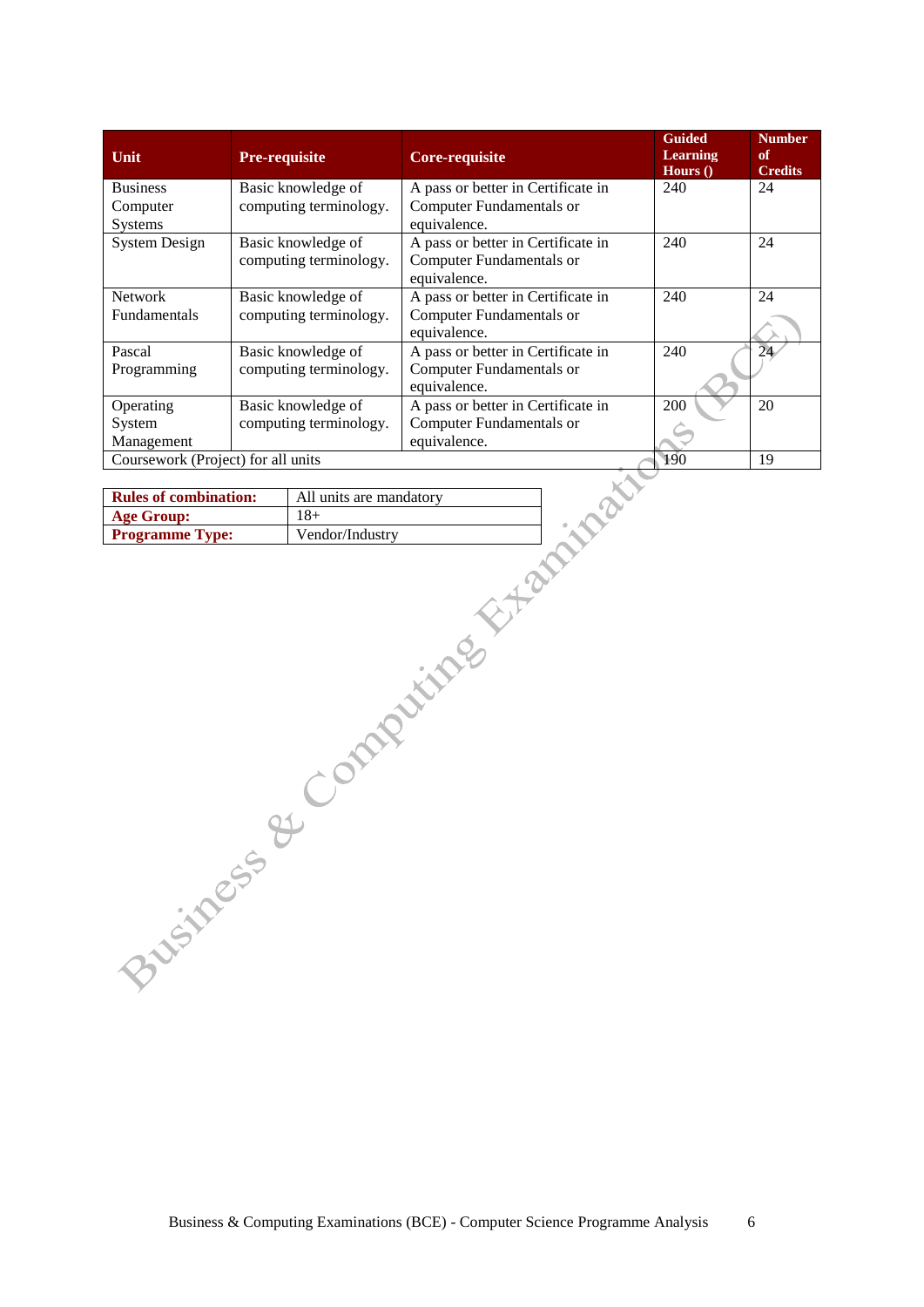|    |                                              |                | ваянсяя сотвратет в тятот всегдии в толго писательного внесе |                 | <b>Notional Learning Hours</b> |                   |                   |              |
|----|----------------------------------------------|----------------|--------------------------------------------------------------|-----------------|--------------------------------|-------------------|-------------------|--------------|
|    | <b>Unit Titles</b>                           | <b>Credits</b> | <b>Guided</b> /                                              | Independent     | <b>Research</b>                | <b>Assessment</b> | <b>Coursework</b> | <b>Total</b> |
|    |                                              |                | <b>Contact</b>                                               | <b>Learning</b> | <b>Activities /</b>            | (self/class)      |                   |              |
|    |                                              |                | <b>Learning</b>                                              |                 | <b>Group Work</b>              |                   |                   |              |
| 01 | Information system business applications     | 2.0            | 8                                                            | n               |                                |                   |                   | 20           |
| 02 | Information technology                       | 2.0            |                                                              |                 |                                |                   |                   | 20           |
| 03 | Sustained competitive advantage              | 2.0            | 8                                                            | n               |                                |                   |                   | 20           |
| 04 | Business applications and software           | 2.0            | 8                                                            | n               |                                |                   |                   | 20           |
| 05 | Networking, telecommunication solutions      | 2.0            | 8                                                            | n               |                                |                   |                   | 20           |
| 06 | Database management systems                  | 2.0            | 8                                                            | <sub>0</sub>    |                                |                   |                   | 20           |
| 07 | eBusiness technologies                       | 2.0            | Δ                                                            |                 |                                |                   |                   | 20           |
| 08 | Business support systems                     | 2.0            | O                                                            |                 |                                |                   |                   | 20           |
| 09 | Electronic commerce systems                  | 2.0            | 8                                                            |                 |                                |                   |                   | 20           |
| 10 | Management information system                | 2.0            | 8                                                            |                 |                                |                   |                   | 20           |
| 11 | System development life cycle                | 2.0            | 8                                                            |                 |                                |                   |                   | 20           |
| 12 | IT strategies, architecture and applications | 2.0            | 8                                                            |                 |                                |                   |                   | 20           |
|    |                                              | 2.0            | 8                                                            | n               | ◠                              |                   |                   | 20           |
|    |                                              | <b>24.0</b>    | 96                                                           |                 |                                |                   |                   | <b>240</b>   |

#### **Business Computer Systems Learning Hours Information Sheet**

### **System Design Learning Hours Information Sheet**

|           |                                           |                | <b>Notional Learning Hours</b> |                 |                     |                   |                   |                  |
|-----------|-------------------------------------------|----------------|--------------------------------|-----------------|---------------------|-------------------|-------------------|------------------|
|           | <b>Unit Titles</b>                        | <b>Credits</b> | <b>Guided</b> /                | Independent     | <b>Research</b>     | <b>Assessment</b> | <b>Coursework</b> | <b>Total</b>     |
|           |                                           |                | <b>Contact</b>                 | <b>Learning</b> | <b>Activities /</b> | (self/class)      |                   |                  |
|           |                                           |                | <b>Learning</b>                |                 | <b>Group Work</b>   |                   |                   |                  |
| 01        | <b>Introduction to Systems Analysis</b>   | 2.0            |                                |                 |                     |                   |                   | 20               |
| 02        | <b>System Life Cycle</b>                  | 2.0            |                                |                 |                     |                   |                   | 20               |
| 03        | <b>System Analysis and Design methods</b> | 2.0            |                                |                 |                     |                   |                   | 20               |
| -04       | System development process models         | 2.0            |                                |                 |                     |                   |                   | 20               |
| 05        | Project Management tools and techniques   | 2.0            |                                |                 |                     |                   |                   | 20               |
| 06        | Fact-finding techniques                   | 2.0            |                                |                 |                     |                   |                   | 20               |
| 07        | Data modelling tools                      | 2.0            |                                |                 |                     |                   |                   | 20               |
| 08        | The feasibility analysis                  | 2.0            |                                |                 |                     |                   |                   | 20               |
| -09       | System design phase                       | 2.0            |                                |                 |                     |                   |                   | 20               |
| <b>10</b> | System input/output requirements          | 2.0            |                                |                 |                     |                   |                   | 20               |
|           | Designing and prototyping user interface  | 2.0            |                                |                 |                     |                   |                   | 20               |
| 12        | System implementation                     | 2.0            |                                |                 |                     |                   |                   | $\underline{20}$ |
|           |                                           | 24.0           | 96                             |                 |                     |                   |                   | 240              |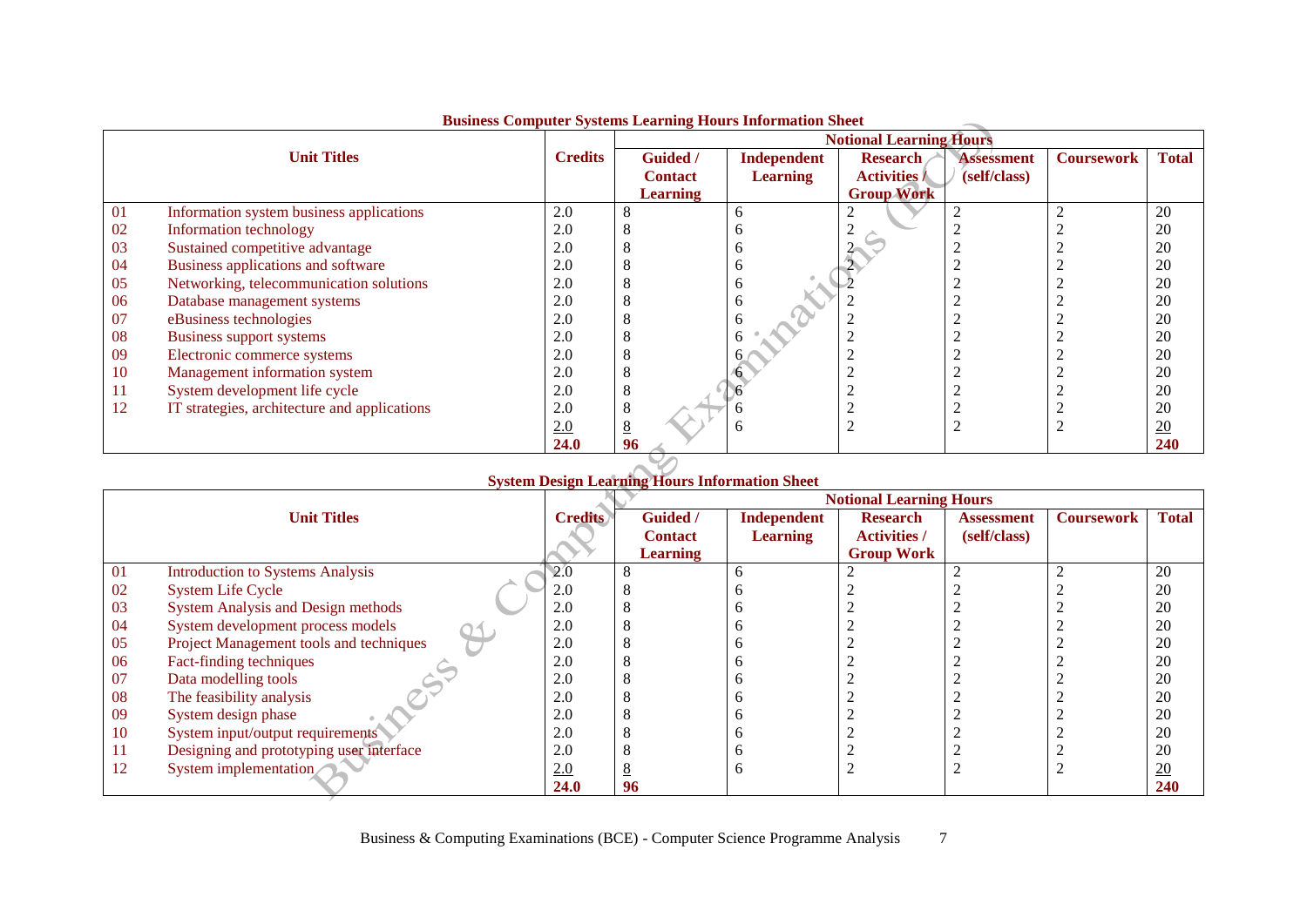|    | <b>Network Fundamentals Learning Hours Information Sheet</b> |                |                                |                 |                     |                   |                   |                  |  |
|----|--------------------------------------------------------------|----------------|--------------------------------|-----------------|---------------------|-------------------|-------------------|------------------|--|
|    |                                                              |                | <b>Notional Learning Hours</b> |                 |                     |                   |                   |                  |  |
|    | <b>Unit Titles</b>                                           | <b>Credits</b> | <b>Guided</b> /                | Independent     | <b>Research</b>     | <b>Assessment</b> | <b>Coursework</b> | <b>Total</b>     |  |
|    |                                                              |                | <b>Contact</b>                 | <b>Learning</b> | <b>Activities /</b> | (self/class)      |                   |                  |  |
|    |                                                              |                | <b>Learning</b>                |                 | <b>Group Work</b>   |                   |                   |                  |  |
| 01 | Introduction to networking                                   | 2.0            | 8                              | <sub>6</sub>    |                     |                   |                   | 20               |  |
| 02 | <b>OSI</b> Layer model                                       | 2.0            | Δ                              | n               |                     |                   |                   | 20               |  |
| 03 | Physical layer of the OSI model                              | 2.0            | 8                              | <sub>0</sub>    |                     |                   |                   | 20               |  |
| 04 | Data link layer of the OSI model                             | 2.0            | 8                              | <sub>0</sub>    |                     |                   |                   | 20               |  |
| 05 | Network layer of the OSI model                               | 2.0            | 8                              | O               |                     |                   |                   | 20               |  |
| 06 | Transport layer of the OSI model                             | 2.0            | 8                              |                 |                     |                   |                   | 20               |  |
| 07 | Session layer of the OSI model                               | 2.0            | ×                              |                 |                     |                   |                   | 20               |  |
| 08 | Presentation layer of the OSI model                          | 2.0            | 8                              |                 |                     |                   |                   | 20               |  |
| 09 | Application layer of the OSI model                           | 2.0            | 8                              |                 |                     |                   |                   | 20               |  |
| 10 | LAN topologies                                               | 2.0            | 8                              |                 |                     |                   |                   | 20               |  |
| 11 | Telephone networks                                           | 2.0            | 8                              |                 |                     |                   |                   | 20               |  |
| 12 | WAN topologies                                               | 2.0            | $8\overline{8}$                | h               | $\overline{2}$      |                   |                   | $\underline{20}$ |  |
|    |                                                              | 24.0           | 96                             |                 |                     |                   |                   | <b>240</b>       |  |
|    |                                                              |                |                                |                 |                     |                   |                   |                  |  |

| <b>Pascal Programming Learning Hours Information Sheet</b> |  |
|------------------------------------------------------------|--|
|                                                            |  |

|           |                                         |                | <b>Notional Learning Hours</b> |                    |                     |                   |                   |                 |  |
|-----------|-----------------------------------------|----------------|--------------------------------|--------------------|---------------------|-------------------|-------------------|-----------------|--|
|           | <b>Unit Titles</b>                      | <b>Credits</b> | <b>Guided</b> /                | <b>Independent</b> | <b>Research</b>     | <b>Assessment</b> | <b>Coursework</b> | <b>Total</b>    |  |
|           |                                         |                | <b>Contact</b>                 | <b>Learning</b>    | <b>Activities /</b> | (self/class)      |                   |                 |  |
|           |                                         |                | <b>Learning</b>                |                    | <b>Group Work</b>   |                   |                   |                 |  |
| -01       | Pascal programming environment          | 2.0            |                                |                    |                     |                   |                   | 20              |  |
| 02        | Variables and sample program            | 2.0            |                                |                    |                     |                   |                   | 20              |  |
| 03        | Pascal reserved words                   | 2.0            |                                |                    |                     |                   |                   | 20              |  |
| 04        | IF, FOR and Repeat until statements     | 2.0            |                                |                    |                     |                   |                   | 20              |  |
| 05        | Conditional statements using CASEOF     | 2.0            |                                |                    |                     |                   |                   | 20              |  |
| 06        | Logical operators                       | 2.0            |                                |                    |                     |                   |                   | 20              |  |
| 07        | Pascal procedures and functions         | 2.0            |                                |                    |                     |                   |                   | 20              |  |
| 08        | Processing files in Pascal              | 2.0            |                                |                    |                     |                   |                   | 20              |  |
| -09       | Using arrays in Pascal                  | 2.0            |                                |                    |                     |                   |                   | 20              |  |
| <b>10</b> | Using data structures to create records | 2.0            |                                |                    |                     |                   |                   | 20              |  |
|           | Reading/writing to a file               | 2.0            |                                |                    |                     |                   |                   | 20              |  |
| 12        | Creating a menu                         | 2.0            |                                | n                  |                     |                   |                   | $\overline{20}$ |  |
|           |                                         | <b>24.0</b>    | 96                             |                    |                     |                   |                   | 240             |  |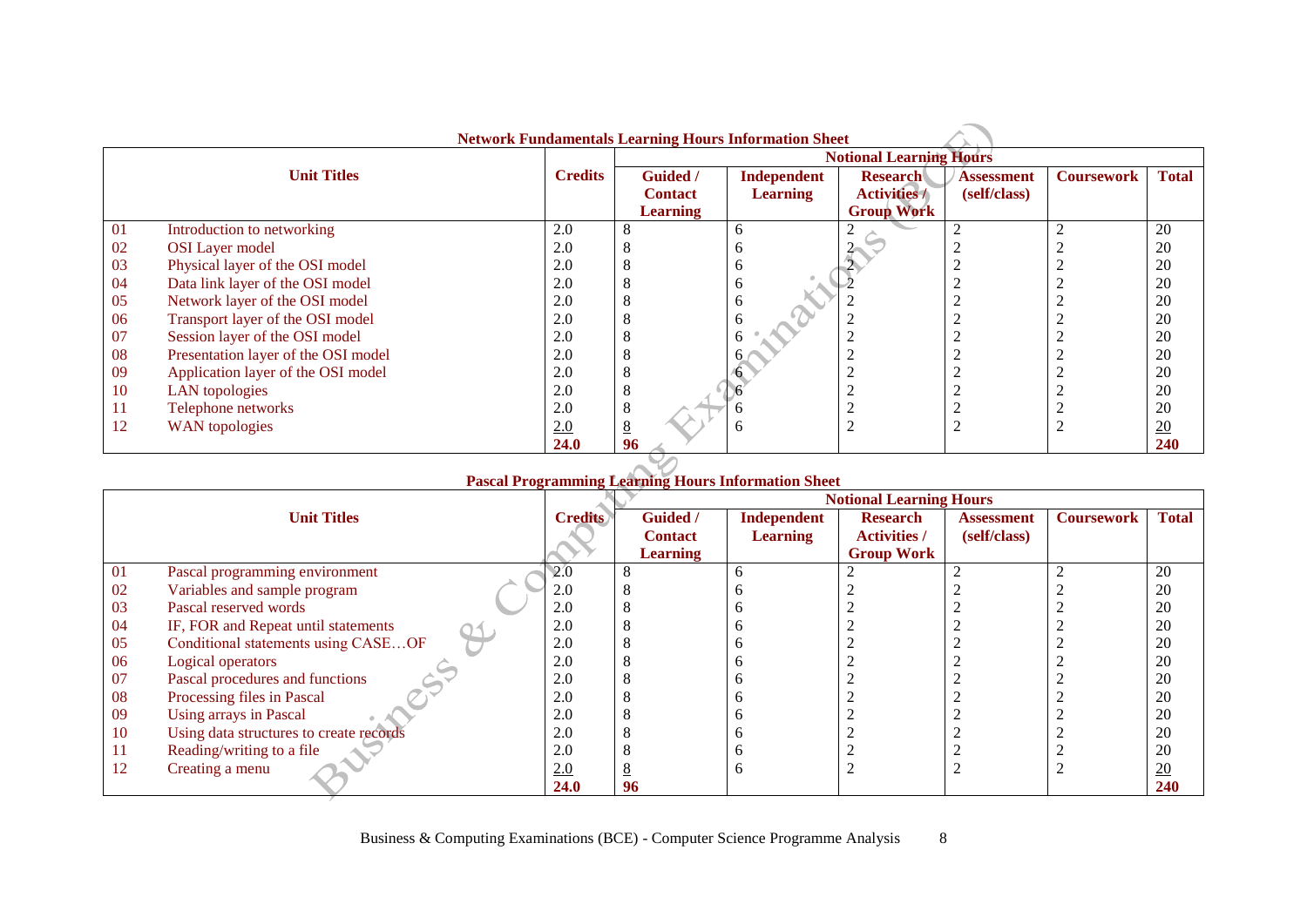|    | Operating bysicm management framing froms mornation sheet<br><b>Notional Learning Hours</b> |                |                 |                 |                     |                   |                   |              |
|----|---------------------------------------------------------------------------------------------|----------------|-----------------|-----------------|---------------------|-------------------|-------------------|--------------|
|    | <b>Unit Titles</b>                                                                          | <b>Credits</b> |                 |                 |                     |                   |                   |              |
|    |                                                                                             |                | <b>Guided</b> / | Independent     | <b>Research</b>     | <b>Assessment</b> | <b>Coursework</b> | <b>Total</b> |
|    |                                                                                             |                | <b>Contact</b>  | <b>Learning</b> | <b>Activities /</b> | (self/class)      |                   |              |
|    |                                                                                             |                | <b>Learning</b> |                 | <b>Group Work</b>   |                   |                   |              |
| 01 | How operating system controls hardware                                                      | 2.0            | 8               |                 |                     |                   |                   | 20           |
| 02 | Memory management in older systems                                                          | 2.0            | $\Delta$        |                 |                     |                   |                   | 20           |
| 03 | Memory management in newer systems                                                          | 2.0            | 8               |                 |                     |                   |                   | 20           |
| 04 | Operating system scheduler                                                                  | 2.0            | 8               |                 |                     |                   |                   | 20           |
| 05 | Operating system deadlock problems                                                          | 2.0            | $\Delta$        |                 |                     |                   |                   | 20           |
| 06 | Parallel processing                                                                         | 2.0            | 8               |                 |                     |                   |                   | 20           |
| 07 | Storage disk device management                                                              | 2.0            | 8               |                 |                     |                   |                   | 20           |
| 08 | File management functions                                                                   | 2.0            | 8               |                 |                     |                   |                   | 20           |
| 09 | Distributed access control system                                                           | 2.0            | 8               |                 |                     |                   |                   | 20           |
| 10 | Single user operating systems vs multi-user                                                 | 2.0            | 8               |                 |                     |                   |                   | <u>20</u>    |
|    |                                                                                             | <b>20</b>      | 80              |                 |                     |                   |                   | 200          |
|    |                                                                                             |                |                 |                 |                     |                   |                   |              |

#### **Operating System Management Learning Hours Information Sheet**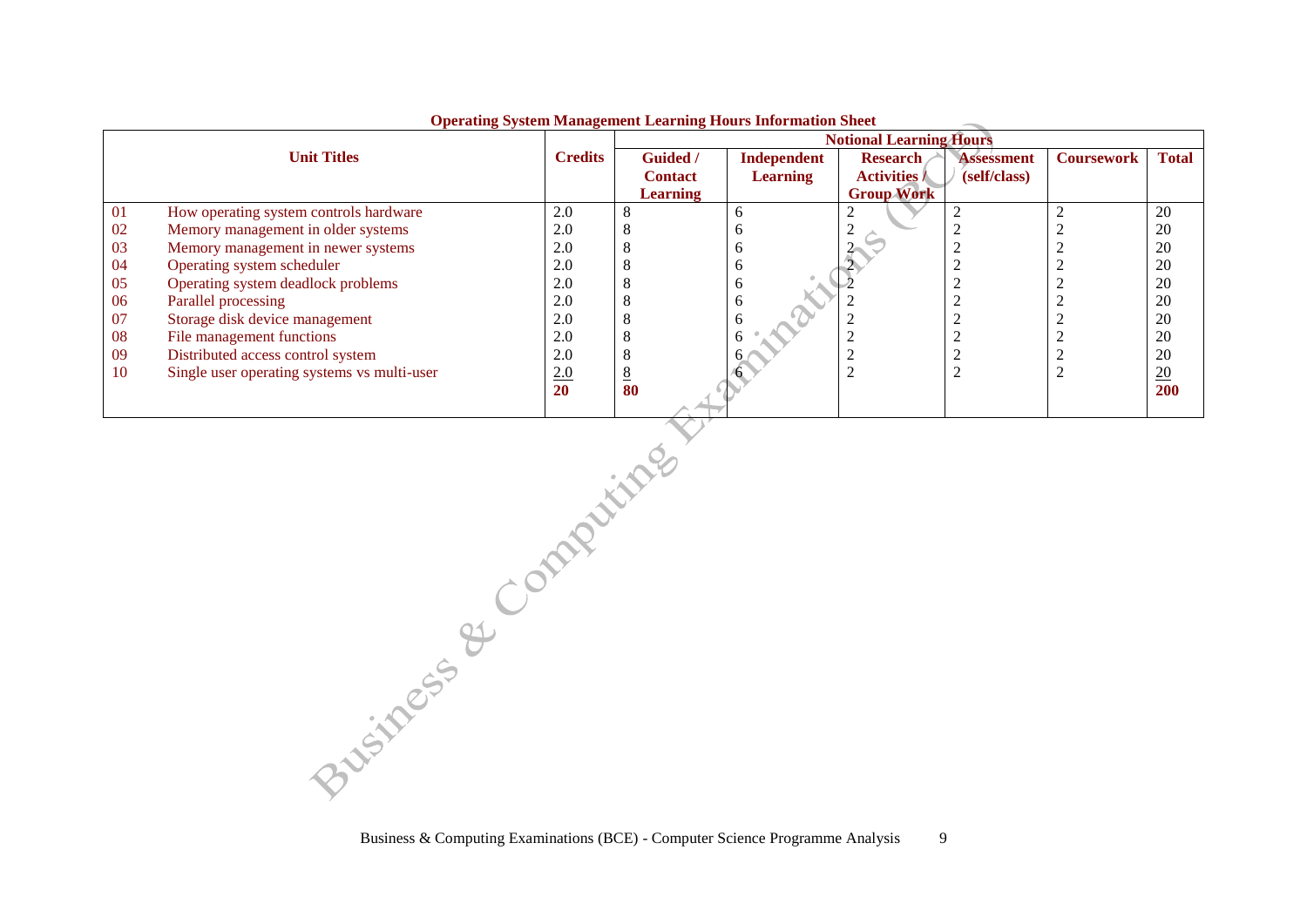#### **Level 6 Advanced Diploma in Computer Science (203 Credits)**

Computer science is a branch of informational and programming sciences that focuses on different methods of computation, data synthesis, programming, and analysis. It can be applied in a variety of industries such as business, military operations, and engineering and demand for skilled professionals in the field is growing rapidly in today's technologically-driven society. The Level 6 Advanced Diploma in Computer Science prepare learners for further education or employment. With the rapid developments in technology, advances in new computer systems and programs launched daily, Computer Science programme offer many attractive career opportunities in technology and information management. Organisations of all sizes are looking for skilled professionals who hold a Computer Science programme for a variety of critical projects including networking, technical applications, and developing efficient programs and applications. The advantage of Computer Science programme is it touches on a number of fields including programming, networking, software engineering, database technology and management science. The Level 6 Advanced Diploma in Computer Science gives a lot of metadata at the same time, practical skills are implemented as well. Learners who complete the Level 6 Diploma learn much in Computer Science and also find it easy to advance further or diversify totally to different fields.

*Why does the programme exists* – The Level 6 Advanced Diploma in Computer Science is designed to provide in-depth study and analysis of computer programming languages and applications, along with understanding algorithms, advanced computations, and machine language. The programme also explore critical aspects such as systems architecture, database technology, computer engineering, and management science.

*How it fits into the larger programme* – The Level 6 is the highest programme offered by BCE. The programme units are the most recognised topics in computing. The computer science offers a variety of technical, mathematical, and analytical approaches that challenge learners to acquire new skills.

*For whom it was designed* – This programme is designed for Level 5 Diploma in System Design holders or equivalent, interested in further computing studies or advancing themselves academically.

*How it will benefit learners* – The programme concentrates on the most sought after topics in Computer Science, leading to better employment or entrance to further education.

#### *Units:*

- Computer Systems Architecture
- Database Technology
- Management Science
- Data Communications and Networking
- Software Engineering
- C Programming
- Visual Basic .Net Programming

**Computer Systems Architecture** - IT professionals often have to make decisions on what hardware to buy what is the best value for money in the budget and the client needs. The more one knows about computer architecture, the more informed one is likely to make good decisions. Knowledge of CPU, I/O and multitasking operations is extremely important.

**Database Technology** - The essential feature of database technology is that it provides an INTERNAL representation (model) of the EXTERNAL world of interest. Examples are the representation of a particular date/time/flight/aircraft in airline reservation or of item code/item description/quantity on hand/reorder level/reorder quantity in a stock control system. *Why is it important?* Business in much of the world depends on database technology; from the behind the scenes designs to practical implementation using software programs like Oracle, Windows SQL Server, Ingress, SAP and Sybase. For example: *Finance:* the UK clearing banks have calculated that if their database systems were removed it would take every person in UK working 24 hours per day, 7 days per week to process all the financial transactions manually. The London Stock Exchange relies on computer systems for recording buying and selling of stock which happens very quickly and in large quantities. The amount of money involved in these transactions is enormous. *Transport:* All airlines use online seat reservation systems and have systems for scheduling aircraft, for building and maintaining timetables, for handling the in-flight catering and for mechanical servicing of the planes. Similar systems exist for rail, sea and road transport. They all use database technology extensively. *Utilities:* major utilities (water, electricity, gas) all have generation/distribution systems based on database technology. *Resources:* The mineral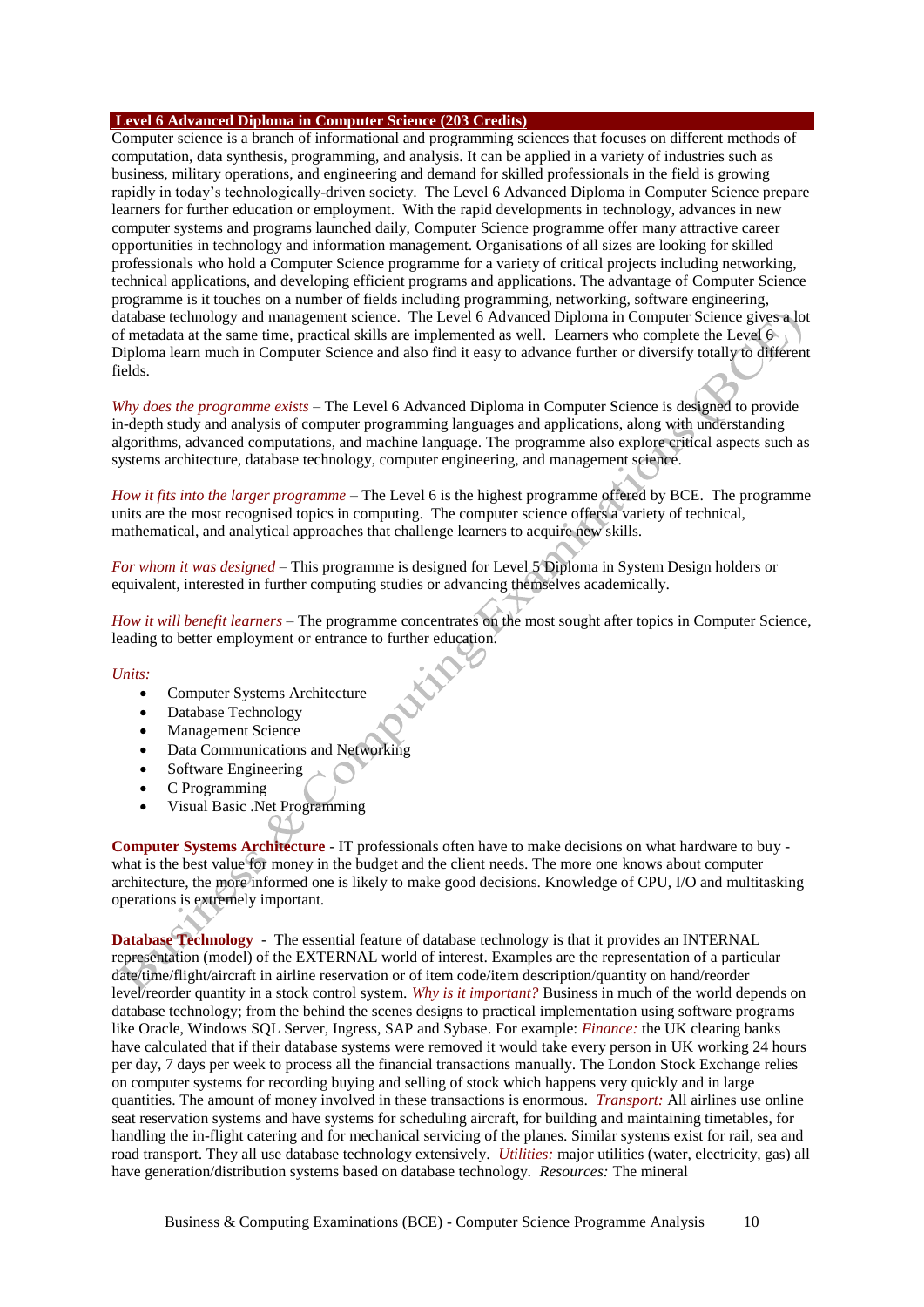exploration/extraction companies, and governments who regulate them (especially for oil exploration/extraction) have extensive databases which have complex data structures (usually including GIS (Geographical Information System)) components. *Production engineering:* from scheduling workflow through the production lines of machines to stock control and order processing, database technology underpins all activity in this area. *Environment:* protection and control of the environment by government agencies depend heavily on database systems with GIS facilities, together with databases of toxic substances and clean-up recommendations. *Tourism:* hotel systems and local tourist attractions, information and booking facilities rely on database systems, and the major package tour operators have extensive databases for holiday planning and booking, together with financial systems for payment and invoicing. *Leisure:* the entertainment industry uses database systems extensively for theatre, concert and cinema ticket bookings. *Culture:* museums, art galleries, history exhibitions - all utilise database technology (and especially multimedia database technology) for cataloguing their collections and recording access to them. *Education:* programmes, materials, and assessment all rely heavily on database technology in all sectors of education. Increasingly the linking of database technology with hypermedia delivery systems allows courseware to be maintained up-to-date and delivered to the consumer. *Healthcare:* healthcare has long relied on database technology to schedule hospital beds or appointments at clinics or doctor's surgery. *Government administration* would be paralysed without database technology; the collection of taxes and the payment of social security benefits depend totally on database technology. *Retail:* the major retail stores utilise database technology in stock control and PoS (Point of Sale) systems. Modern retailers use advanced data mining techniques to determine trends in sales and consumer preference to optimise stock control, retail performance, customer convenience and profit.

**Management Science** - Management Science is a field of study characterised by the use of mathematical and computer models for decision making. Its origins can be traced to Operations Research. Management Science is concerned with developing and applying models and concepts that may prove useful in helping to illuminate management issues and solve managerial problems. Applications of Management Science are abundant in industry and government. Airlines and overnight mail systems use mathematical models to create efficient, dependable flight schedules. The same applies to organisations that use staff shift rosters.

**Data Communications and Networking** - Computer communication and computer networks have become very important areas in the last decade. It is virtually impossible to imagine an important major computer system today that isn't heavily involved in communication. The Internet has grown in size, speed and penetration enormously and changed the working habit of many organisations. The rapid change and expansion of networks have also changed the requirement on the technology used.

**Software Engineering** - Software Engineering is the discipline providing methods and tools for the construction of quality software with a limited budget and a given deadline, in the context of constant requirements change. It involves the elicitation of the system's requirements, the specification of the system, its architectural and detailed design. In addition, the system needs to be verified and validated, a set of activities that commonly take more than 50% of all development resources. Testing techniques and tools, at different levels (unit, integration, system) are needed. Software development being a human intensive process, management and quality control techniques are also required to run successful projects and construct quality systems.

**C Programming** - a popular and widely used programming language for creating computer programs. Programmers around the world embrace C because it gives maximum control and efficiency to the programmer. C was initially used for system development work, in particular the programs that make-up the operating system. C is mainly used because it produces code that runs nearly as fast as code written in assembly language (a low level programming language). C Programming is used to create: operating systems; language compilers; assemblers; text editors; print spoolers; network drivers; modern programs; data bases; language interpreters and utilities.

**VB .NET Programming** - the .NET Framework is Microsoft's application development platform that enable developers to easily create Windows applications, web applications, and web services using a myriad of different programming languages, and without having to worry about low-level details like memory management and processor-specific instructions. Visual Basic is a computer programming system developed and owned by Microsoft. Visual Basic was originally created to make it easier to write programs for the Windows computer operating system. The basis of Visual Basic is an earlier programming language called BASIC that was invented by Dartmouth College professors John Kemeny and Thomas Kurtz. Visual Basic is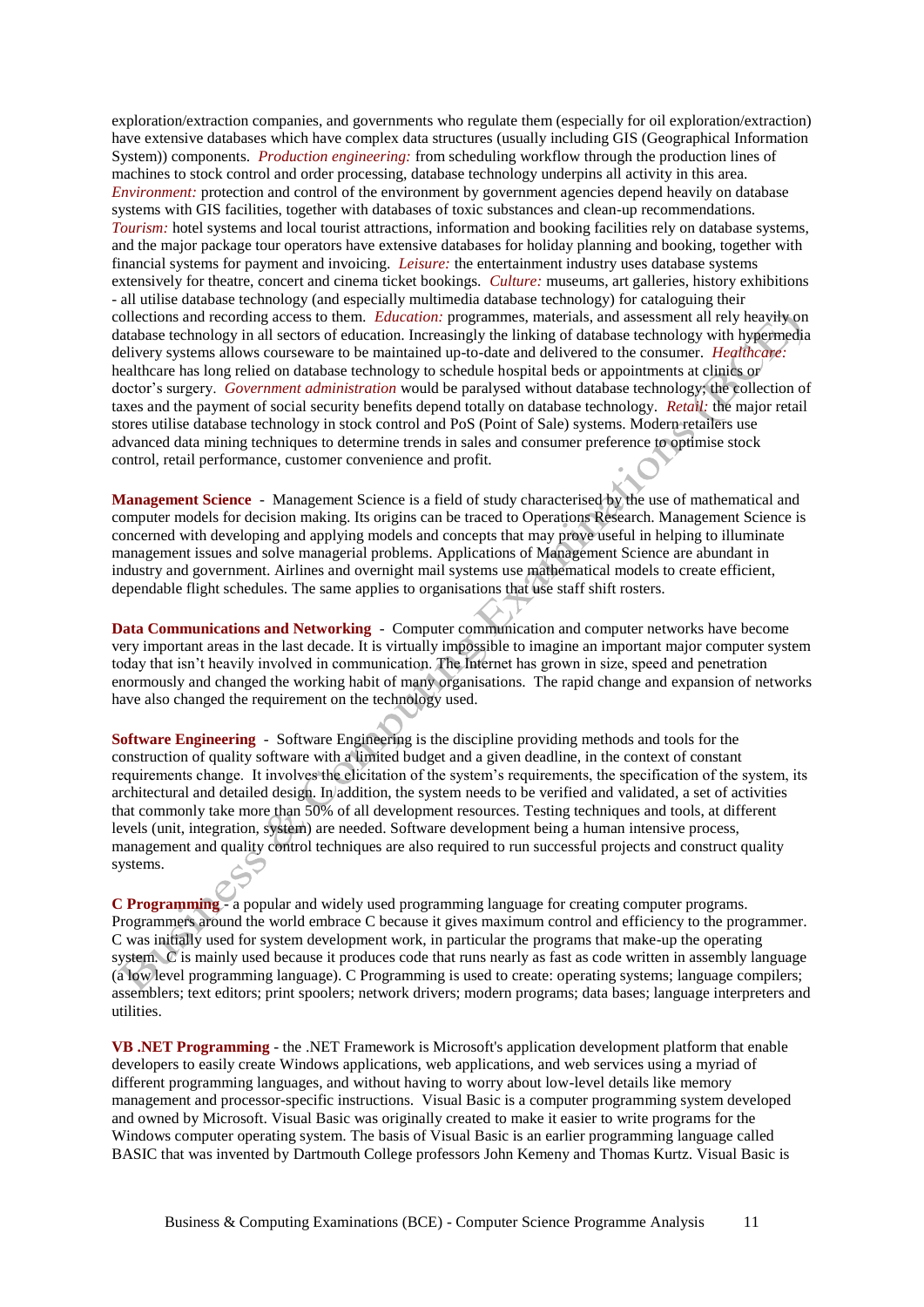often referred to using just the initials, VB. Visual Basic is easily the most widely used computer programming system in the history of software.

| Unit                               | <b>Pre-requisite</b>      | <b>Core-requisite</b>          | <b>Guided</b><br><b>Learning</b><br>Hours $()$ | <b>Number</b><br>of<br><b>Credits</b> |
|------------------------------------|---------------------------|--------------------------------|------------------------------------------------|---------------------------------------|
| <b>Computer Systems</b>            | Good computing            | A pass or better in Diploma in | 280                                            | 28                                    |
| Architecture                       | knowledge                 | System Design or equivalence.  |                                                |                                       |
| Database Technology                | Good computing            | A pass or better in Diploma in | 340                                            | 34                                    |
|                                    | knowledge                 | System Design or equivalence.  |                                                |                                       |
| <b>Management Science</b>          | Good computing            | A pass or better in Diploma in | 220                                            | 22                                    |
|                                    | knowledge                 | System Design or equivalence.  |                                                |                                       |
| Data Communications                | Good computing            | A pass or better in Diploma in | 220                                            |                                       |
| & Networking                       | knowledge                 | System Design or equivalence.  |                                                |                                       |
| Software Engineering               | Good computing            | A pass or better in Diploma in | 240                                            | 24                                    |
|                                    | knowledge                 | System Design or equivalence.  |                                                |                                       |
| C Programming                      | Basic programming         | A pass or better in Diploma in | 220                                            | 22                                    |
|                                    | skills or basic knowledge | System Design or equivalence.  |                                                |                                       |
|                                    | of computer use.          |                                |                                                |                                       |
| VB .Net Programming                | Basic programming         | A pass or better in Diploma in | 300                                            | 30                                    |
|                                    | skills or basic knowledge | System Design or equivalence.  |                                                |                                       |
|                                    | of computer use.          |                                |                                                |                                       |
| Coursework (Project) for all units |                           |                                | 210                                            | 21                                    |

| <b>Rules of combination:</b> | All units are mandatory |
|------------------------------|-------------------------|
| Age Group:                   | 19+                     |
| <b>Programme Type:</b>       | Vendor/Industry         |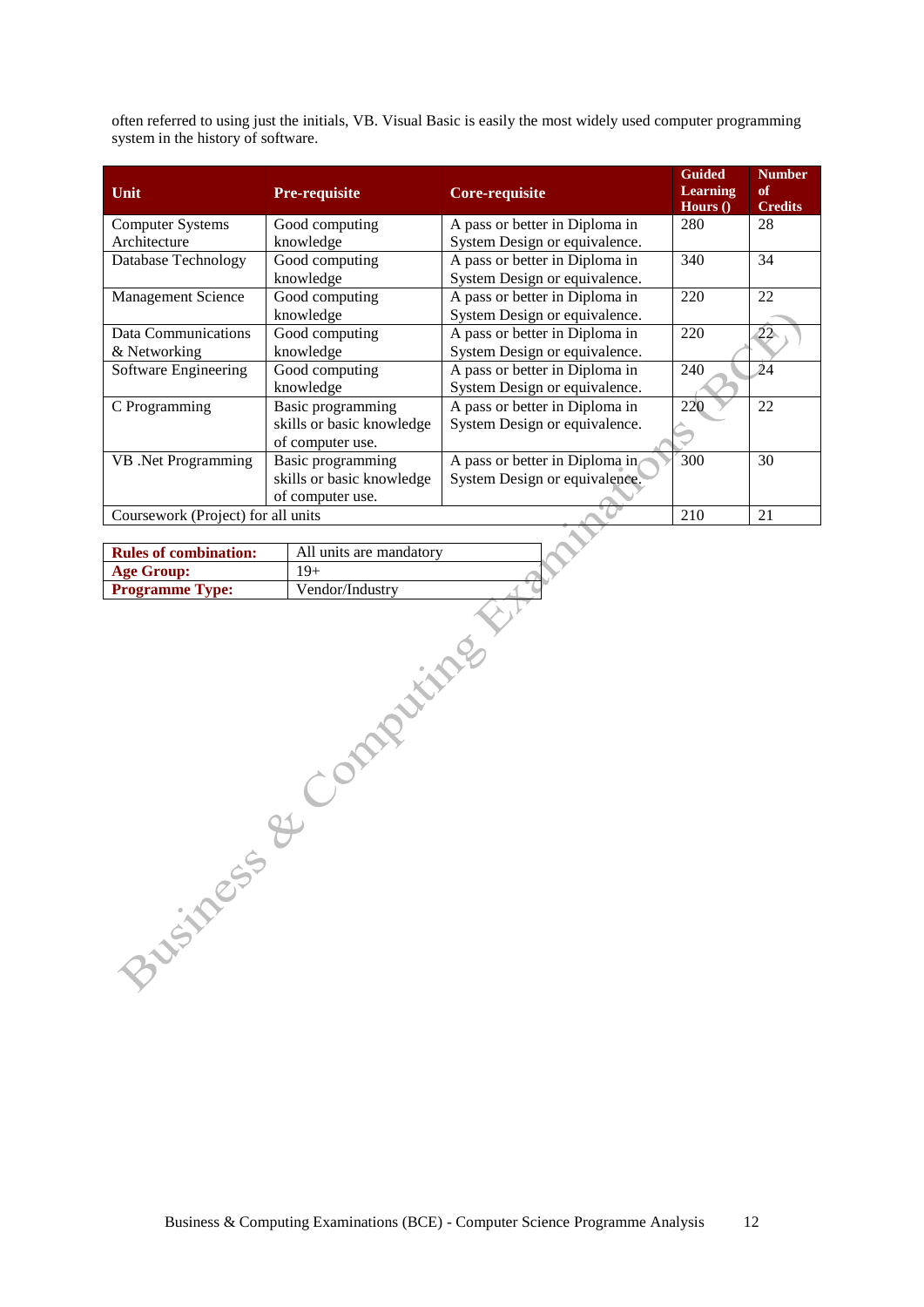|           |                                                              |                | compater bybeemb in emitted by Bearming now b mior mation<br><b>Notional Learning Hours</b> |                 |                     |                   |                   |              |
|-----------|--------------------------------------------------------------|----------------|---------------------------------------------------------------------------------------------|-----------------|---------------------|-------------------|-------------------|--------------|
|           | <b>Unit Titles</b>                                           | <b>Credits</b> | <b>Guided</b> /                                                                             | Independent     | <b>Research</b>     | <b>Assessment</b> | <b>Coursework</b> | <b>Total</b> |
|           |                                                              |                | <b>Contact</b>                                                                              | <b>Learning</b> | <b>Activities /</b> | (self/class)      |                   |              |
|           |                                                              |                | <b>Learning</b>                                                                             |                 | <b>Group Work</b>   |                   |                   |              |
| 01        | Computer architecture components                             | 2.0            | Ô                                                                                           | n               |                     |                   |                   | 20           |
| 02        | Computing computer numbering systems                         | 2.0            |                                                                                             |                 |                     |                   |                   | 20           |
| 03        | Computer data formats, integer data representation and       | 2.0            | 8                                                                                           |                 |                     |                   |                   | 20           |
|           | floating point numbers                                       |                |                                                                                             |                 |                     |                   |                   |              |
| 04        | The von Neumann model                                        | 2.0            | 8                                                                                           |                 |                     |                   |                   | 20           |
| 05        | Data structure analysis                                      | 2.0            | ŏ                                                                                           |                 |                     |                   |                   | 20           |
| 06        | Assembly language instruction format                         | 2.0            | δ                                                                                           |                 |                     |                   |                   | 20           |
| 07        | CISC architecture vs RISC architecture                       | 2.0            |                                                                                             |                 |                     |                   |                   | 20           |
| 08        | Principles of input/output hardware                          | 2.0            |                                                                                             |                 |                     |                   |                   | 20           |
| 09        | Computer peripherals and how they are connected              | 2.0            | Ō                                                                                           |                 |                     |                   |                   | 20           |
| <b>10</b> | Physical structure to secondary and tertiary storage devices | 2.0            | 8                                                                                           |                 |                     |                   |                   | 20           |
| 11        | Operating system services                                    | 2.0            | 8                                                                                           |                 |                     |                   |                   | 20           |
| 12        | Loading and executing programs                               | 2.0            | 8                                                                                           |                 |                     |                   |                   | 20           |
| 13        | File system structure                                        | 2.0            |                                                                                             |                 |                     |                   |                   | 20           |
| 14        | Computer security threats and attacks                        | 2.0            |                                                                                             |                 |                     |                   |                   | 20           |
|           |                                                              | 28.0           |                                                                                             |                 |                     |                   |                   | 280          |

**Computer Systems Architecture Learning Hours Information Sheet**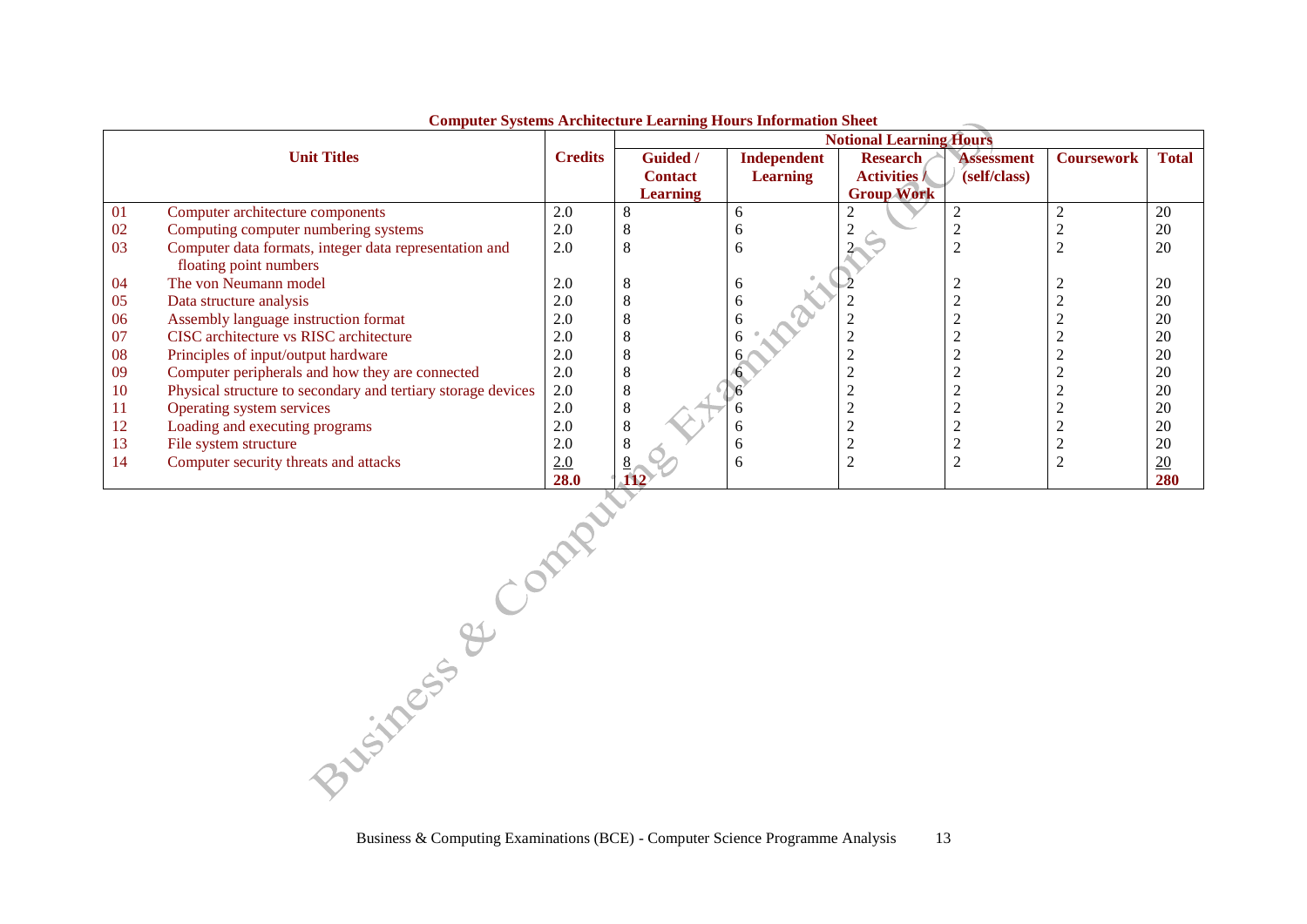|    |                                                |                | Database Technology Ecarning Hours Information Sheet<br><b>Notional Learning Hours</b> |                    |                     |                   |                   |                  |
|----|------------------------------------------------|----------------|----------------------------------------------------------------------------------------|--------------------|---------------------|-------------------|-------------------|------------------|
|    | <b>Unit Titles</b>                             | <b>Credits</b> | Guided /                                                                               | <b>Independent</b> | <b>Research</b>     | <b>Assessment</b> | <b>Coursework</b> | <b>Total</b>     |
|    |                                                |                | <b>Contact</b>                                                                         | <b>Learning</b>    | <b>Activities /</b> | (self/class)      |                   |                  |
|    |                                                |                | <b>Learning</b>                                                                        |                    | <b>Group Work</b>   |                   |                   |                  |
| 01 | Relational database model                      | 2.0            |                                                                                        | 6                  | 2                   |                   |                   | 20               |
| 02 | <b>Using SELECT statement</b>                  | 2.0            |                                                                                        |                    |                     |                   |                   | 20               |
| 03 | Using the WHERE clause                         | 2.0            |                                                                                        | n                  |                     |                   |                   | 20               |
| 04 | Using functions in SQL                         | 2.0            |                                                                                        | h                  |                     |                   |                   | 20               |
| 05 | Group functions in SQL                         | 2.0            |                                                                                        | 6                  |                     |                   |                   | 20               |
| 06 | Creating and altering tables                   | 2.0            |                                                                                        | h                  |                     |                   |                   | 20               |
| 07 | Data integrity constraints                     | 2.0            |                                                                                        |                    |                     |                   |                   | 20               |
| 08 | System and object privileges                   | 2.0            |                                                                                        |                    |                     |                   |                   | 20               |
| 09 | Data constraints                               | 2.0            |                                                                                        |                    |                     |                   |                   | 20               |
| 10 | Update command, commit and rollback statements | 2.0            |                                                                                        |                    |                     |                   |                   | 20               |
| 11 | With read only effects                         | 2.0            |                                                                                        |                    |                     |                   |                   | 20               |
| 12 | Creating sequence                              | 2.0            |                                                                                        |                    |                     |                   |                   | 20               |
| 13 | Authentication and create session privileges   | 2.0            |                                                                                        | h                  |                     |                   |                   | 20               |
| 14 | Reports and formatting output                  | 2.0            |                                                                                        | h                  |                     |                   |                   | 20               |
| 15 | Database management architecture               | 2.0            |                                                                                        | h                  |                     |                   |                   | 20               |
| 16 | Data notations                                 | 2.0            |                                                                                        | h                  |                     |                   |                   | 20               |
| 17 | <b>Normalisation</b>                           | 2.0            |                                                                                        | h                  | 2                   |                   | $\bigcap$<br>∠    | $\underline{20}$ |
|    |                                                | 34.0           | 136                                                                                    |                    |                     |                   |                   | 340              |

#### **Database Technology Learning Hours Information Sheet**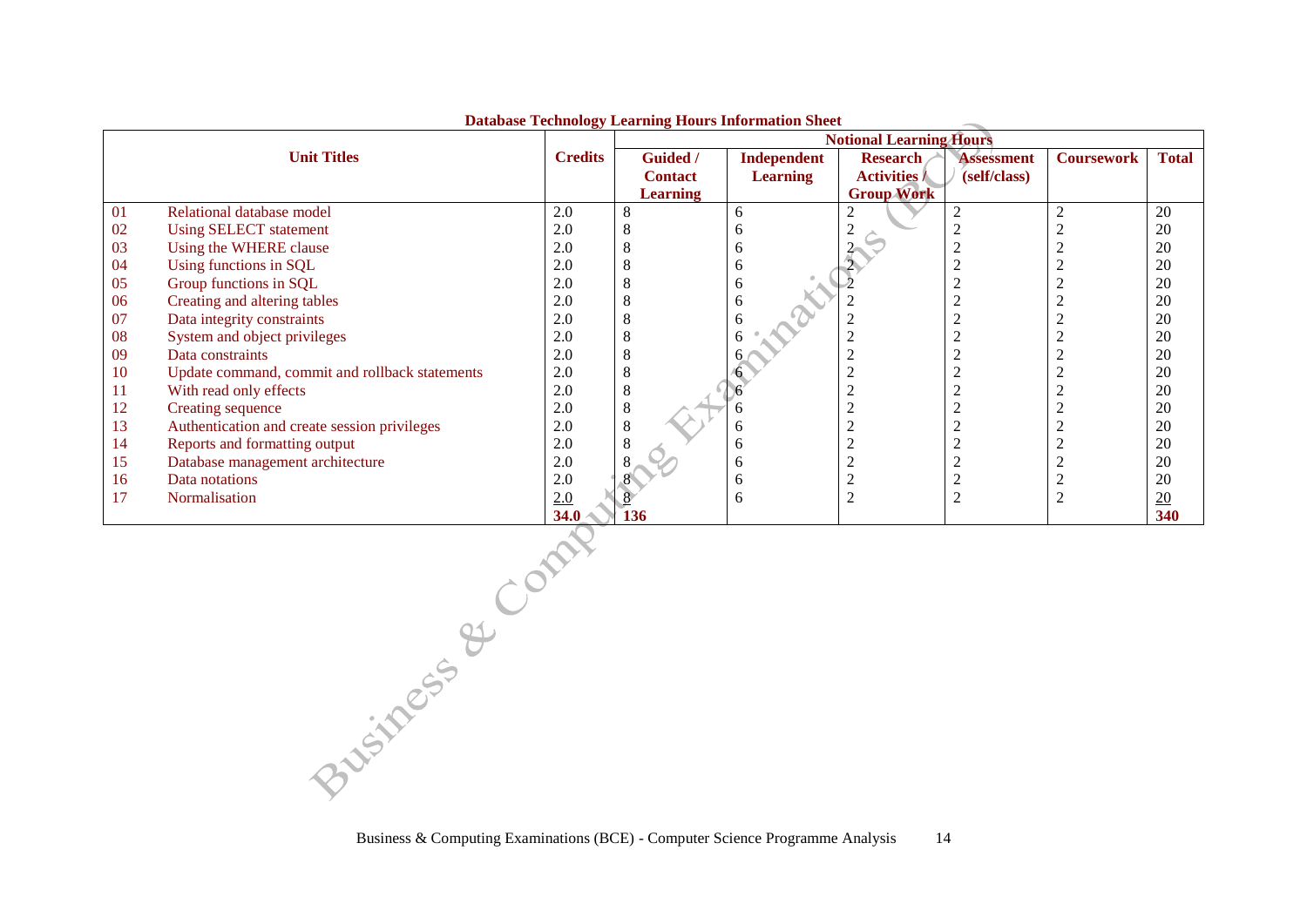|    | <b><i><u>Humagement befence Learning Hours Hillerman blicet</u></i></b> |                | <b>Notional Learning Hours</b> |                    |                     |                   |                   |                  |
|----|-------------------------------------------------------------------------|----------------|--------------------------------|--------------------|---------------------|-------------------|-------------------|------------------|
|    | <b>Unit Titles</b>                                                      | <b>Credits</b> | <b>Guided</b> /                | <b>Independent</b> | <b>Research</b>     | <b>Assessment</b> | <b>Coursework</b> | <b>Total</b>     |
|    |                                                                         |                | <b>Contact</b>                 | <b>Learning</b>    | <b>Activities /</b> | (self/class)      |                   |                  |
|    |                                                                         |                | <b>Learning</b>                |                    | <b>Group Work</b>   |                   |                   |                  |
| 01 | Assignment allocation (assignment problem)                              | 2.0            | 8                              | <sub>0</sub>       |                     |                   |                   | 20               |
| 02 | Transportation problem and allocation of resources                      | 2.0            | Õ                              |                    |                     |                   |                   | 20               |
| 03 | Linear programming                                                      | 2.0            | 8                              |                    |                     |                   |                   | 20               |
| 04 | Linear programming (General) 1                                          | 2.0            | 8                              | n                  |                     |                   |                   | 20               |
| 05 | Linear programming (General) 2                                          | 2.0            | 8                              |                    |                     |                   |                   | 20               |
| 06 | Simulation, operation and implementation of queues                      | 2.0            | 8                              |                    |                     |                   |                   | 20               |
| 07 | Dynamic programming 1                                                   | 2.0            | 8                              |                    |                     |                   |                   | 20               |
| 08 | Dynamic programming 2                                                   | 2.0            | 8                              |                    |                     |                   |                   | 20               |
| 09 | Network diagrams                                                        | 2.0            | 8                              |                    |                     |                   |                   | 20               |
| 10 | Decision trees                                                          | 2.0            | 8                              |                    |                     |                   |                   | 20               |
| 11 | Stock control                                                           | 2.0            | 8                              |                    | ◠                   |                   |                   | 20               |
|    |                                                                         | 2.0            | $\frac{8}{88}$                 |                    | $\overline{2}$      |                   |                   | $\underline{20}$ |
|    |                                                                         | 22             |                                |                    |                     |                   |                   | 220              |
|    |                                                                         |                |                                |                    |                     |                   |                   |                  |

#### **Management Science Learning Hours Information Sheet**

|    |                                                       |                |                 |                    | <b>Notional Learning Hours</b> |              |                   |                 |
|----|-------------------------------------------------------|----------------|-----------------|--------------------|--------------------------------|--------------|-------------------|-----------------|
|    | <b>Unit Titles</b>                                    | <b>Credits</b> | <b>Guided</b> / | <b>Independent</b> | <b>Research</b>                | Assessment   | <b>Coursework</b> | <b>Total</b>    |
|    |                                                       |                | <b>Contact</b>  | <b>Learning</b>    | <b>Activities /</b>            | (self/class) |                   |                 |
|    |                                                       |                | <b>Learning</b> |                    | <b>Group Work</b>              |              |                   |                 |
| 01 | How data is transformed into electro-magnetic signals | 2.0            |                 |                    |                                |              |                   | 20              |
| 02 | Bandwidth, multiplexing and spreading                 | 2.0            | Ω               |                    |                                |              |                   | 20              |
| 03 | Switched networks                                     | 2.0            |                 |                    |                                |              |                   | 20              |
| 04 | Data framing process                                  | 2.0            |                 |                    |                                |              |                   | 20              |
| 05 | Ethernet characteristics                              | 2.0            |                 |                    |                                |              |                   | 20              |
| 06 | Logical addressing                                    | 2.0            |                 |                    |                                |              |                   | 20              |
| 07 | Internetwork analysis                                 | 2.0            |                 |                    |                                |              |                   | 20              |
| 08 | The concept of host-to-host delivery                  | 2.0            |                 |                    |                                |              |                   | 20              |
| 09 | Congestion control and quality of service             | 2.0            |                 |                    |                                |              |                   | 20              |
| 10 | Hierarchy of a domain name service                    | 2.0            |                 |                    |                                |              |                   | 20              |
| 11 | The structure of the security protocols               | 2.0            |                 |                    |                                |              |                   | 20              |
|    |                                                       | 2.0            |                 |                    |                                |              |                   | $\overline{20}$ |
|    |                                                       | 22             | 88              |                    |                                |              |                   | 220             |

# **Data Communications & Networking Learning Hours Information Sheet**